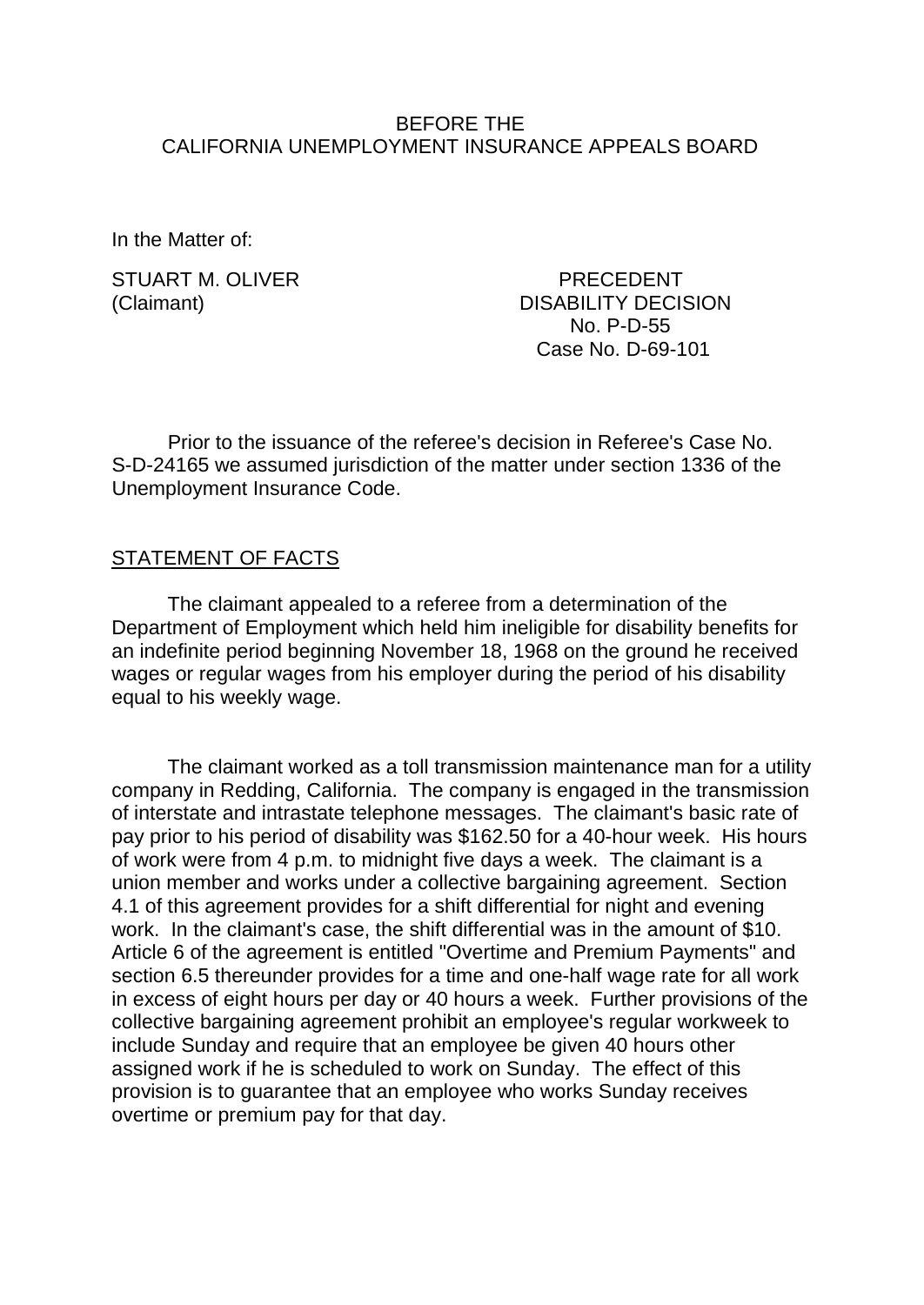The claimant's initial claim for disability benefits was dated November 20, 1968. He was hospitalized from November 18, 1968 to November 22, 1968. The claimant was released by his doctor to return to work on December 27, 1968. Hospital benefits were paid by the Department of Employment. The claimant was denied weekly basic benefits.

The claimant's last full week of work was from November 10, 1968 through November 16, 1968. His scheduled hours of work for that week were from 4 p.m. to midnight, Monday, Tuesday, Wednesday, Thursday and Saturday. He worked these shifts except for one and one-half hours excused absence on Monday, November 11. He was paid for this excused absence. The claimant also worked eight hours on Sunday, November 10; eight hours on Friday, November 15; and one hour overtime on Thursday, November 13. His pay for that week was \$162.50 regular time, \$10 shift differential, and \$109.97 overtime or premium pay for a total of \$282.47. For bookkeeping purposes the employer showed the claimant's 17 hours of overtime as 17 hours of regular time and eight and one-half hours of premium time. His pay for the overtime was computed by multiplying 25 and one-half hours by his regular rate of pay, including the shift differential.

The employer has a two-part wage continuation plan for sickness or disability. The first week of illness or disability is covered by the collective bargaining agreement. Subsequent weeks are covered by a separate plan. The claimant has sufficient seniority to qualify for full pay, including shift differential, starting the first day of disability for a period of 53 weeks; one week under the provisions of the collective bargaining agreement and 52 weeks under the employer's separate plan. The claimant was paid \$172.50 a week for the entire period of time he was disabled under the provisions of these two plans.

The claimant contends that the employer's plan is meant to supplement disability payments and he is therefore entitled to full disability insurance benefits for the time he was disabled, other than the first week which was covered by the collective bargaining agreement. The claimant further contends that if the employer's plan is found not to be a supplement to disability insurance payments, then he is entitled to disability insurance benefits in an amount sufficient to offset his loss of premium pay.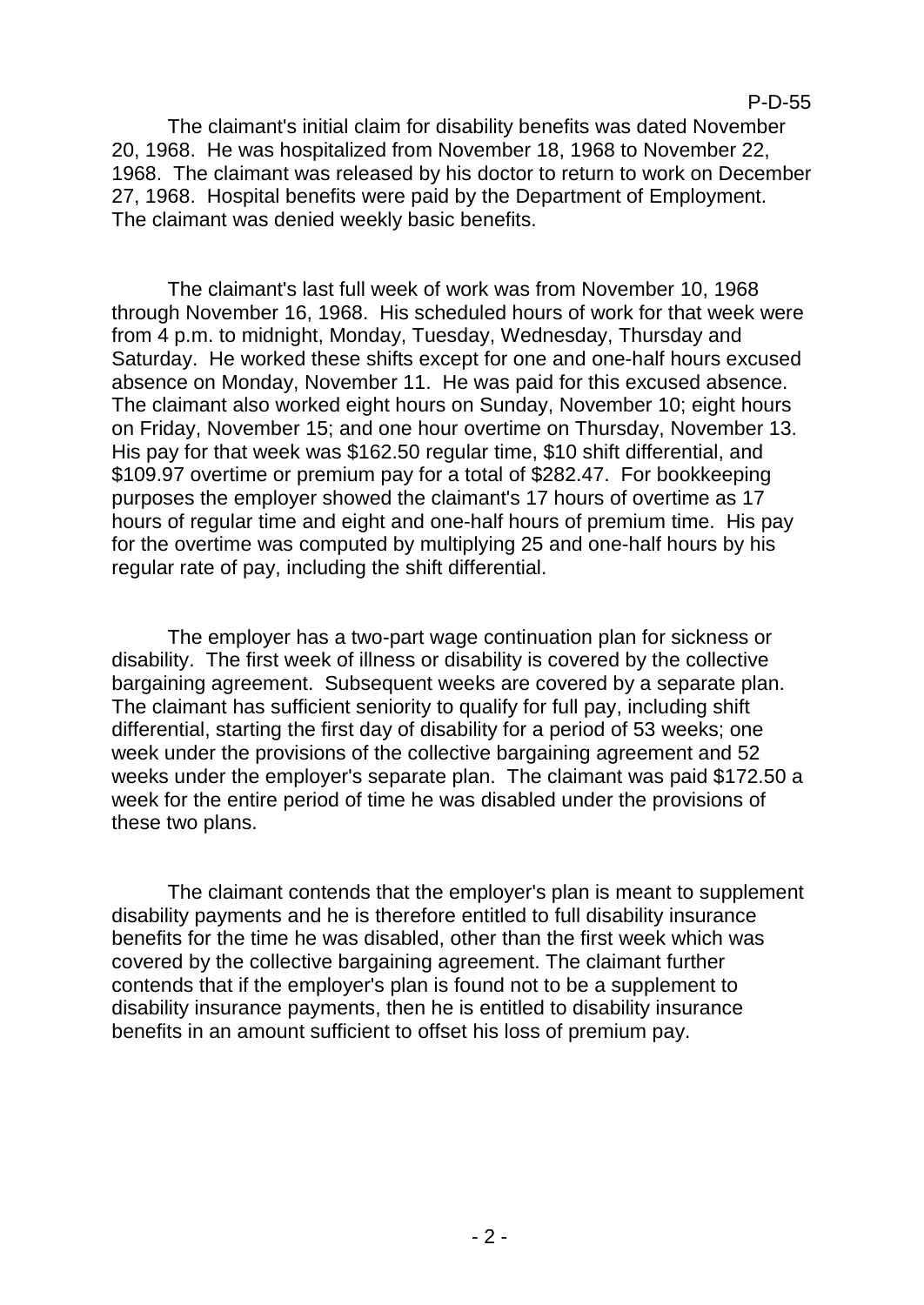# REASONS FOR DECISION

Section 140.5 of the California Unemployment Insurance Code defines the term "disability benefits" as money payments to an eligible unemployed individual for a wage loss due to unemployment as a result of disability

Section 2656 of the Unemployment Insurance Code provides:

"2656. An individual eligible to receive disability benefits who receives wages or regular wages from his employer during the period of his disability shall be paid disability benefits for any day in an amount not to exceed his maximum daily amount which together with the wages or regular wages does not exceed for such day oneseventh of his weekly wage, exclusive of wages paid for overtime work, immediately prior to the commencement of his disability."

Section 2601-1 of Title 22 of the California Administrative Code provides in part:

"(i) 'Regular wages' as that term is used in Section 2656 of the code means compensation paid entirely by an employer directly to his employee as a full or partial payment of his remuneration during a period of disability."

\* \* \*

"(n) 'Weekly wage' as that term is used in Section 2656 of the code means any remuneration earned during the last full week of work immediately preceding the claimant's first day of unemployment and disability, except that for good cause the department may determine the 'weekly wage' in any other equitable manner."

Section 1265 of the Unemployment Insurance Code provides:

"1265. Notwithstanding any other provisions of this division, payments to an individual under a plan or system established by an employer which makes provisions for his employees generally, or for a class or group of his employees, for the purpose of supplementing unemployment compensation benefits shall not be construed to be wages or compensation for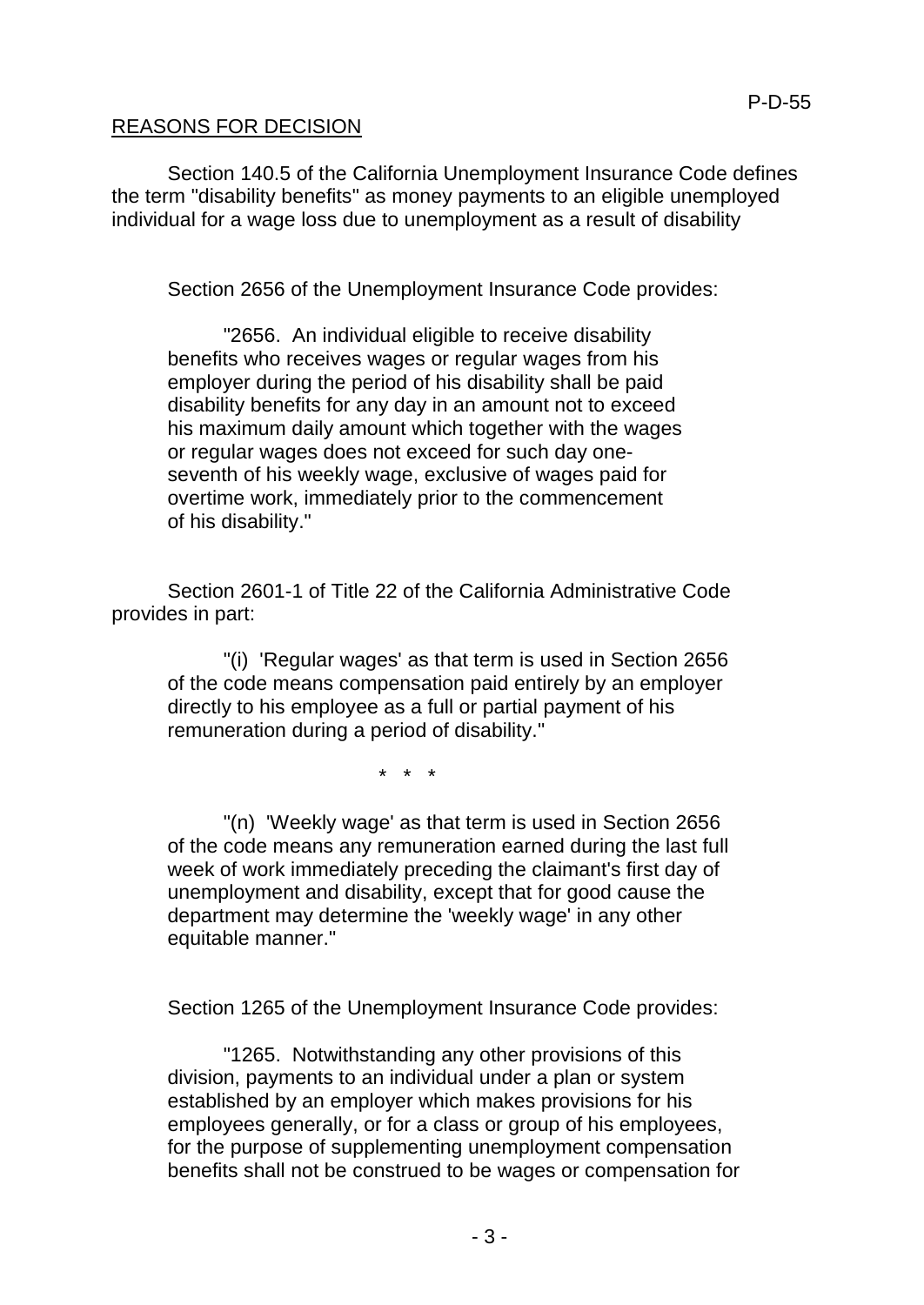personal services under this division and benefits payable under this division shall not be denied or reduced because of the receipt of payments under such arrangements or plans.

The Attorney General of the State of California in 34 Ops. Cal. Atty. Gen. 305 and 37 Ops. Cal. Atty. Gen. 83 held that section 1265 is applicable to disability compensation as well as unemployment compensation.

The claimant's first contention is that the employer's wage continuation plan is a supplement to his disability benefits. If we accept the Attorney General's opinion that section 1265 of the Unemployment Insurance Code applies to disability benefits, we must then determine whether the wage continuation plan in this case is a mere supplement to disability benefits or a form of wages.

We are not convinced that the Attorney General is right in his belief that section 1265 is applicable to disability insurance. Section 2602, which is in Part 2 of the Unemployment Insurance Code and specifically deals with disability insurance, reads in pertinent part as follows:

"2602. (a) Except as otherwise provided, the provisions and definitions of Part 1 (commencing with section 100) of this division apply to this part. In case of any conflict between the provisions of Part 1 and the provisions of this part, the provisions of this part shall prevail with respect to unemployment compensation disability benefits, and the provisions of Part 1 prevail with respect to unemployment compensation benefits."

Section 1265 is contained in Part 1 of the code. Section 2656 is contained in Part 2 of the code. If we give section 1265 the interpretation urged by the claimant, it is clearly in conflict with section 2656 and is therefore made inapplicable under the express provision of section 2602.

However, the decision in this case need not rest upon the reasoning set forth above. Even if we assume that section 1265 applies, the claimant is still ineligible for benefits. The claimant was paid wages rather than supplemental benefits.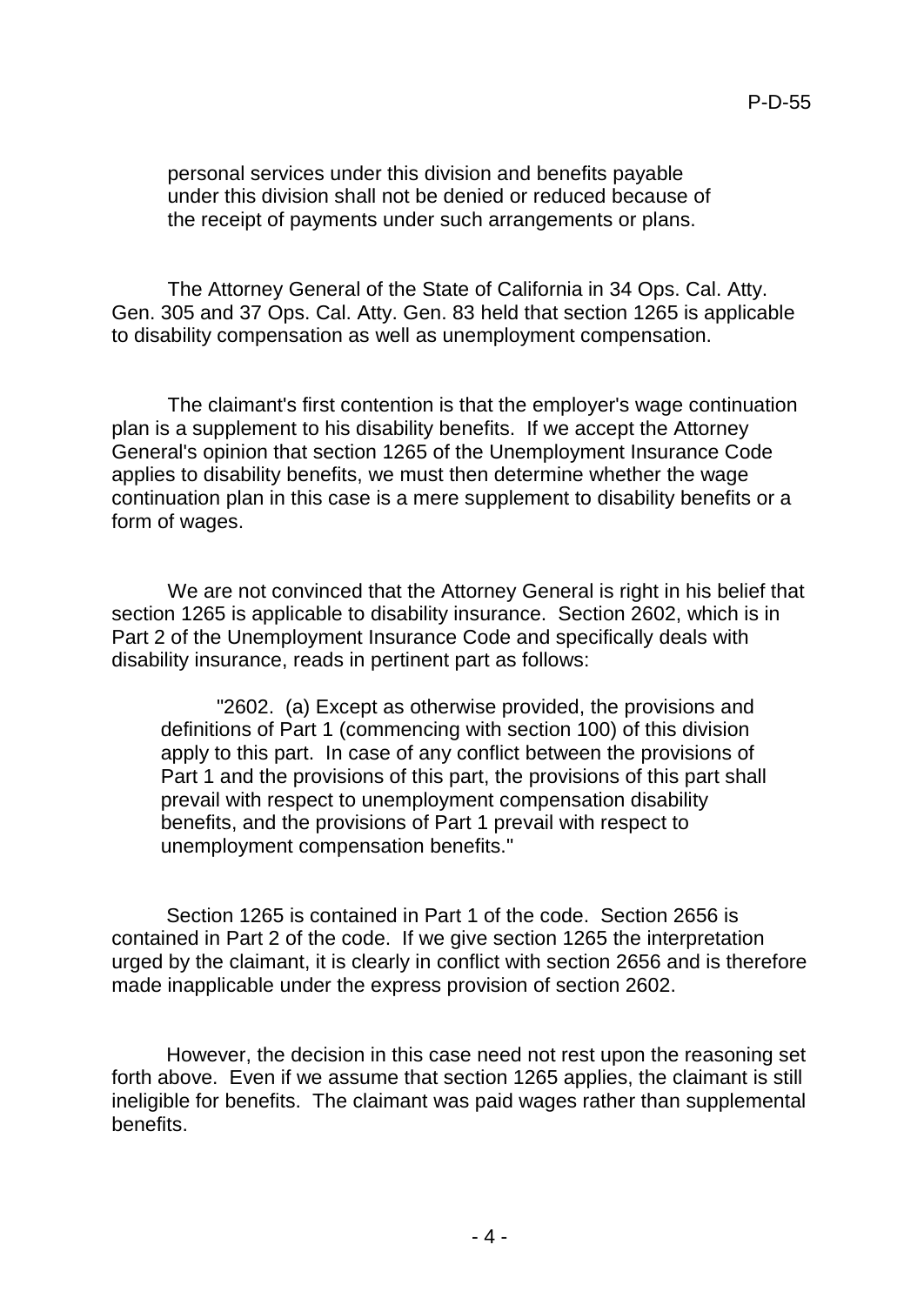The terms and conditions of the plan appear to negate the claimant's contentions that it provides for supplementary benefits rather than wages. The plan refers to pay during disability. Pay is usually considered to be synonymous with wages. Further, the plan under discussion appears to contemplate a status of continued employment with a payment of wages during temporary periods of sickness or disability.

P-D-55

Section 1265 specifically states that benefits shall not be treated as wages. In our opinion the opposite is also true and wages should not be treated as benefits. To hold otherwise would be an inconsistent interpretation of the code sections in question. Although a close look at the terms used in the plan is helpful, the case cannot be resolved by the simple expedient of definitions.

The California Supreme Court had occasion to analyze section 1265 of the code in Powell v. California Department of Employment, 63 C. 2d 103.

In that case the court rejected any test based upon labels as to which payments would constitute supplemental benefits and which payments should be considered wages.

On page 109 the court stated as follows:

". . . But there would appear to be no reason why collective bargaining agreements which now provide for severance or dismissal pay could not be modified to give such payments a different label and concededly qualify the discharged employee for his full unemployment insurance benefits . . . . To resolve the issue according to the label attached, as respondents urge, would accord greater weight to form than to substance . . . ."

In view of the court's holding that the name or label attached to the payments is unimportant, we believe it is necessary to carefully analyze the nature of the payments and the purpose for which they are made.

In the Powell case the court specifically held that dismissal and severance pay are supplemental benefits and not wages and thus come within the provisions of section 1265. However, the court cited with apparent approval cases which held that vacation pay and pay in lieu of notice are

- 5 -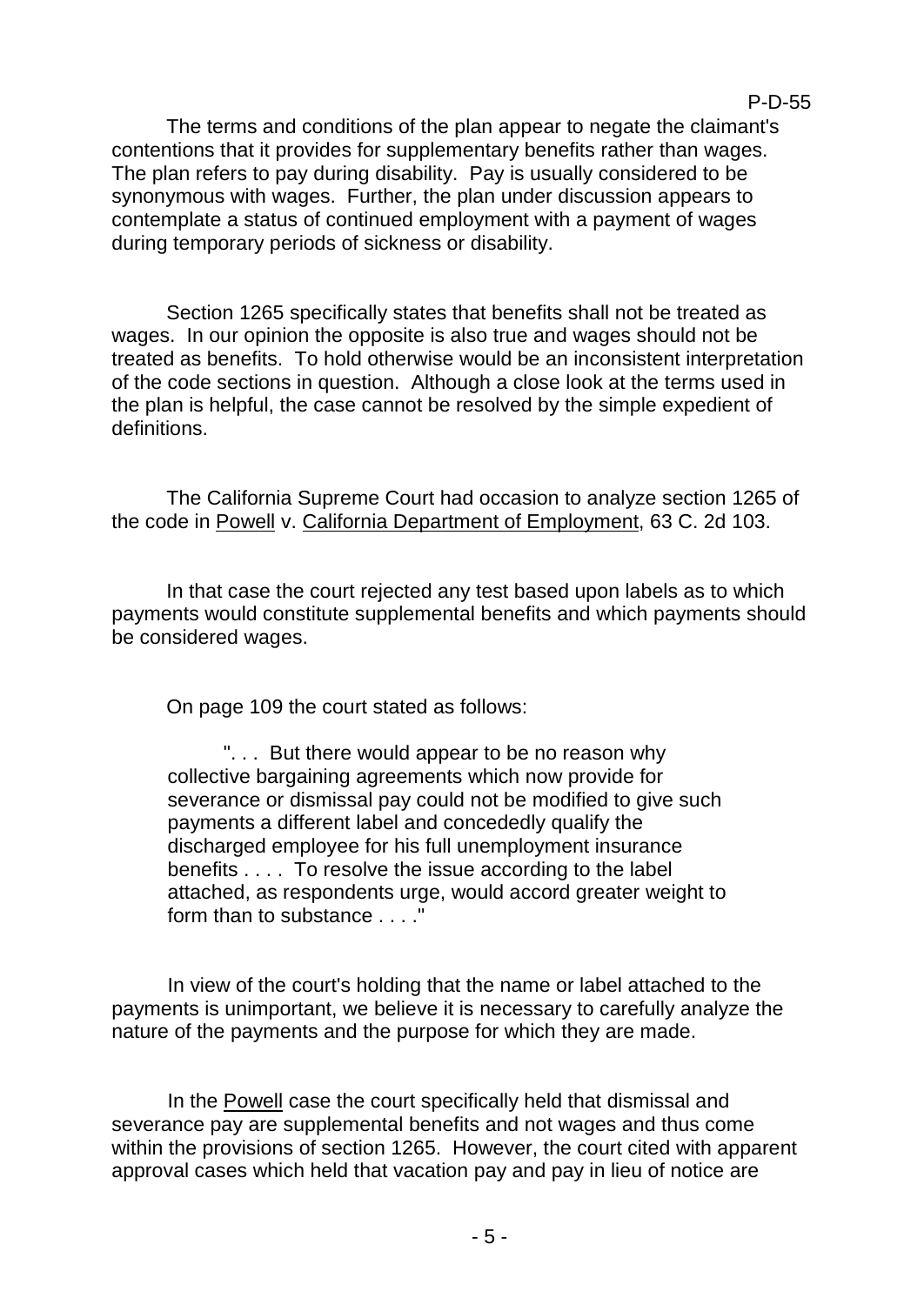wages and not subject to section 1265. The principal test appears to be whether the monies are paid with respect to any particular period of time. Dismissal and severance pay, although measured in amount by length of prior service, are not allocated to particular periods of time and generally become due and payable upon the happening of a single event, that being a layoff or discharge. Vacation pay and pay in lieu of notice are allocated to specific time periods.

In the instant case the payments under the so-called plan for sickness or disability are even more closely associated with particular periods of time than in situations involving vacation pay or pay in lieu of notice. Vacation pay or pay in lieu of notice, while allocated to a specific period of time, is normally paid to an employee even though he does not remain unemployed during that particular period of time. In contrast the disability payments under this employer's plan are paid in the form of regular wages and are only payable after a continuous week of unemployment as the result of illness or disability. Thus the payments under the plan must be considered more akin to vacation pay or pay in lieu of notice rather than to severance pay. It follows that the payments under the plan cannot be treated as supplemental benefits. They are clearly a form of wages.

We also wish to point out another aspect of the case which causes us grave concern. If we adopt the claimant's position and treat all wage continuation plans as supplemental benefits, section 2656 would be meaningless. We are not prepared to find such a total absence of purpose in a specific act of the legislature.

We hold that in order for section 1265 to exclude employer compensation from being considered as wages under section 2656 of the code, it must be clear that the compensation is not wages, is not allocated to a particular period of time, and is paid solely for the purpose of supplementing disability benefits.

The facts in this case do not satisfy the criteria or test we have enunciated. Accordingly, it is concluded that the compensation paid the claimant was a form of wages and section 2656 applies.

The second issue in this case concerns the definition of overtime. Prior to 1968 section 2656 did not contain the words "exclusive of wages paid for overtime work." These words became a part of the statute on November 13, 1968. In interpreting the statute as it existed prior to November 13, 1968, we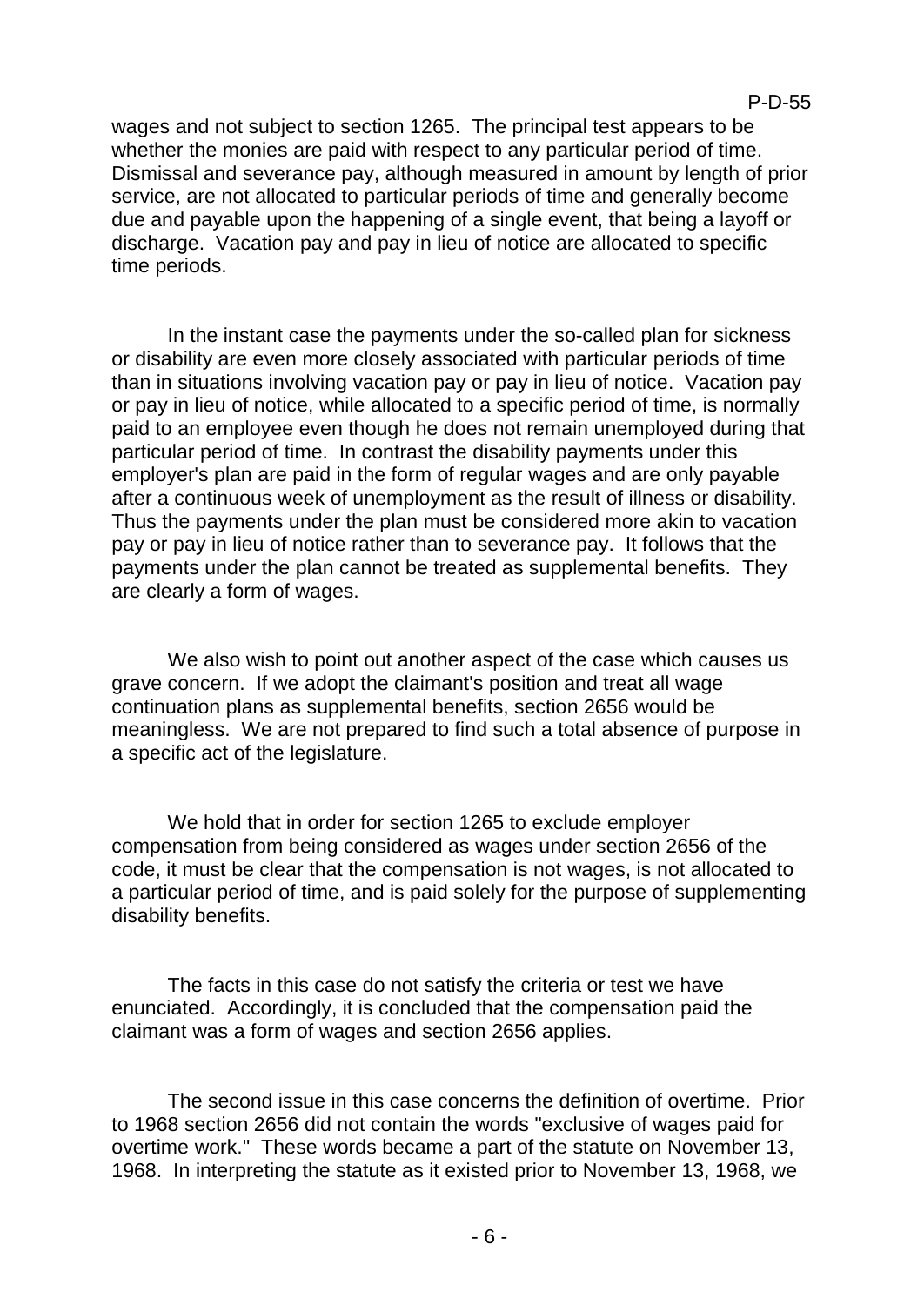held in Disability Decision No. 668 that a claimant was entitled to disability benefits if he lost any wages including overtime or premium time by reason of disability. It is apparent that the legislature amended the statute in order to reverse that decision and exclude from consideration any payments for

The claimant apparently feels that there is a difference between overtime and premium pay and that he is entitled to disability payments for loss of premium pay if not for loss of overtime pay. We have never made a distinction between the two types of pay (Disability Decision No. 668).

The Supreme Court in Bay Bridge Operating Company v. Aaron, N.Y., 68 S. Ct. 1186, 334 U.S. 446, in considering the problem of computing the regular rate of pay for certain longshoremen under the Fair Labor Standards Act stated as follows:

"The definition of overtime premium thus becomes crucial in determining the regular rate of pay. We need not pause to differentiate the situations that have been described by the word overtime. Sometimes it is used to denote work after regular hours, sometimes work after hours fixed by contract at less than the statutory maximum hours and sometimes hours outside of a specified clock pattern without regard to whether previous work has been done, e.g.; work on Sundays or holidays. It is not a word of art. . . . It is that extra pay for work because of previous work for a specified number of hours in the workweek or workday. It is extra pay of that kind which we think that Congress intended should be excluded from computation of regular pay."

The court further stated:

overtime work.

". . . Under the definition a mere higher rate paid as a job differential or as a shift differential, or for Sunday or holiday work is not an overtime premium. . . . The higher rate must be paid because of the hours previously worked for the extra pay to be an overtime premium."

In another part of the Bay Bridge case cited above, the court went on to hold that the word "overtime" is not a word of art.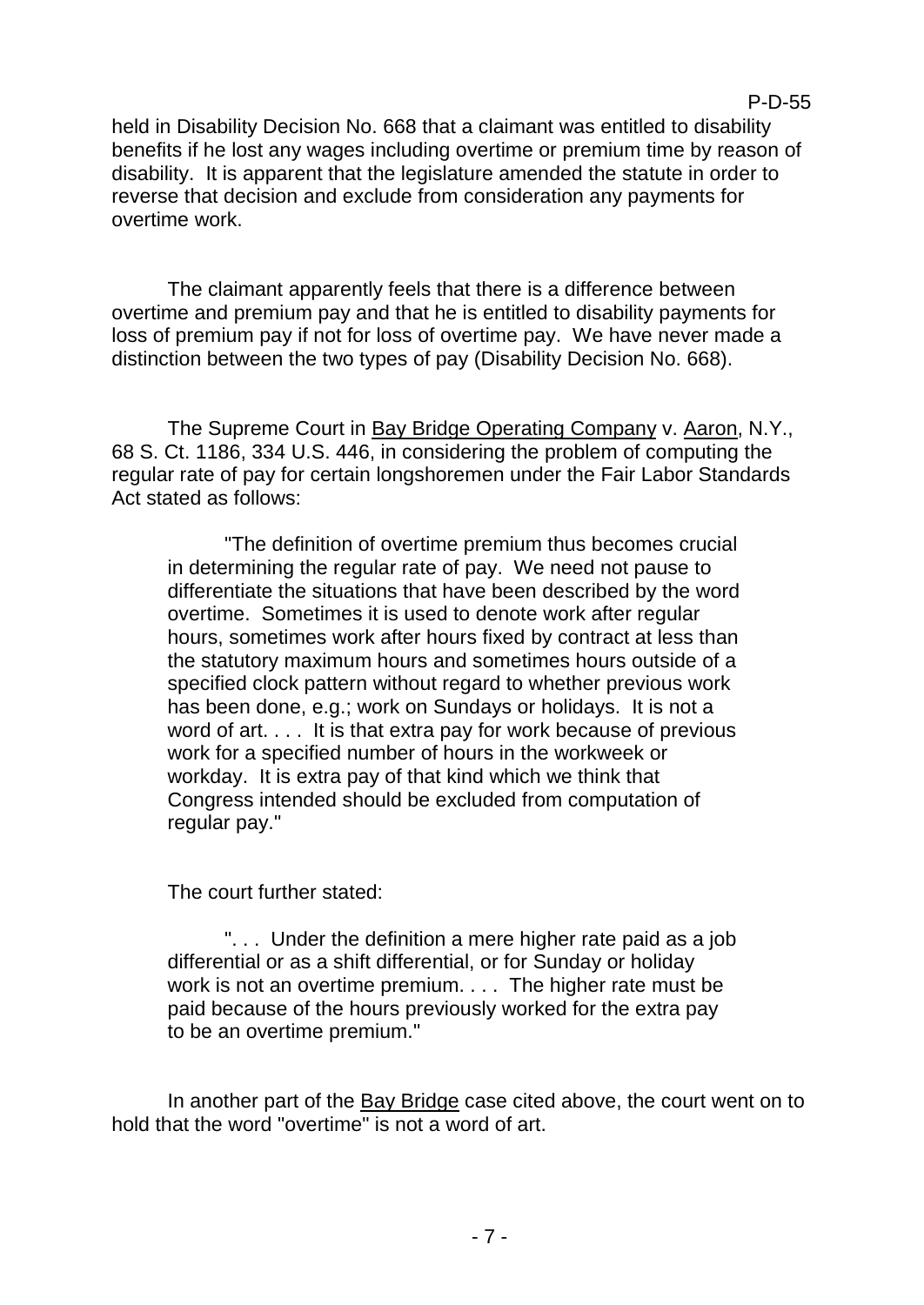We adopt the reasoning and definition of the Supreme Court. It is our opinion that the words "overtime pay" contained in section 2656 mean any pay received by an employee as the result of working more than the required hours of his normal workday or workweek. In this case that means work in excess of eight hours a day or 40 hours a week.

It is to be further noted that the California Legislature did not state in section 2656 that the weekly wage immediately prior to the commencement of disability should be exclusive of overtime pay. The legislature said such wage should be computed exclusive of wages paid for overtime work. It is apparent that the intention of the legislature was to place the emphasis on the time worked, and whether or not it was overtime rather than on any niceties concerning computation.

The claimant's weekly pay, including his shift differential for a 40-hour week, was \$172.50 per week. All monies received by him which were over that amount for his last full week of work prior to disability were paid as a result of overtime. Therefore, under the provisions of section 2656, it must be excluded in ascertaining whether or not he suffered a wage loss by reason of disability. The claimant received the amount of \$172.50 for each week of his disability from the employer. He did not suffer a wage loss. The claimant is ineligible for disability insurance benefits.

### **DECISION**

The determination of the department is affirmed. Benefits are denied.

Sacramento, California, November 4, 1969

# CALIFORNIA UNEMPLOYMENT INSURANCE APPEALS BOARD

ROBERT W. SIGG, Chairman

P-D-55

LOWELL NELSON

CLAUDE MINARD

JOHN B. WEISS

DON BLEWETT